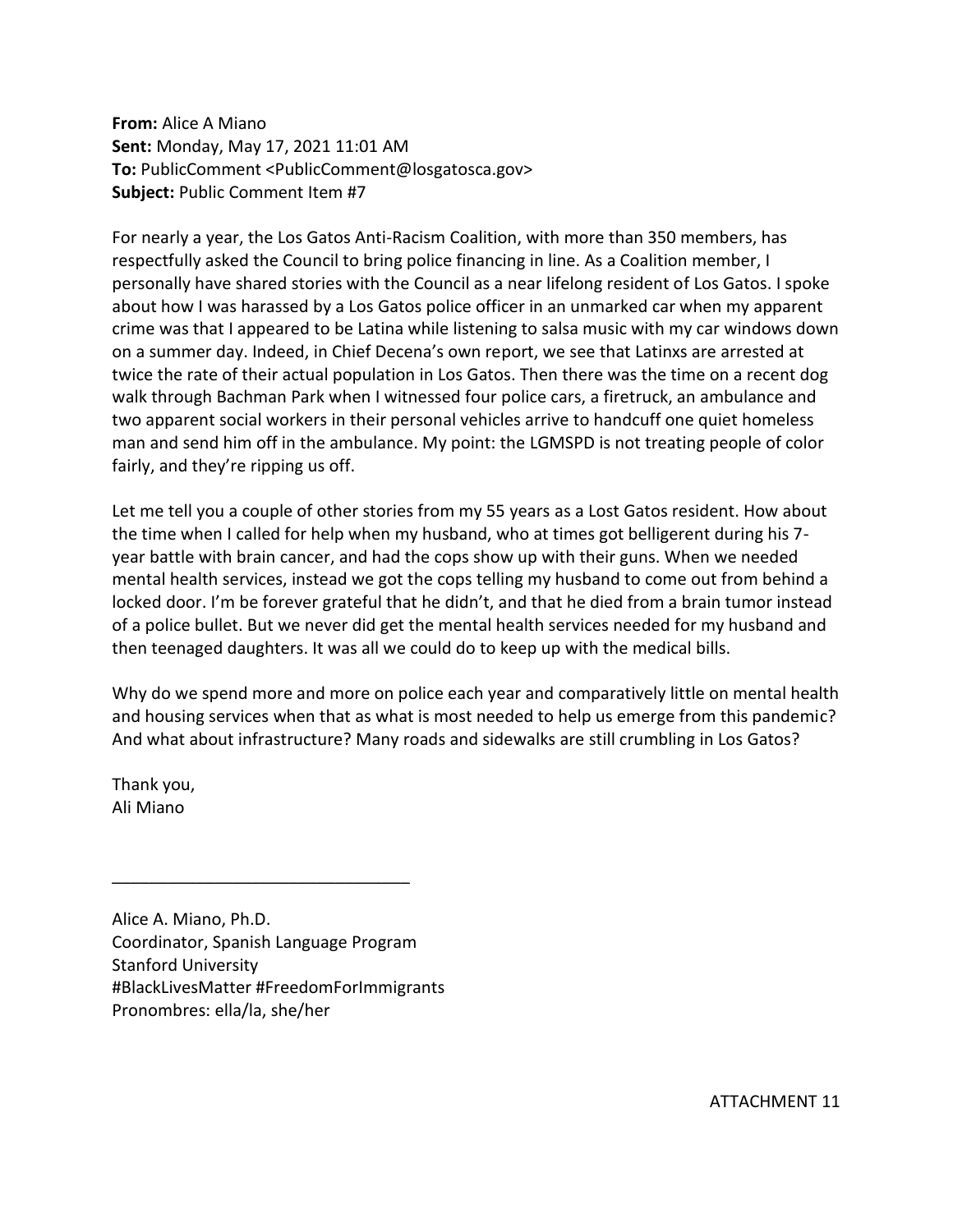**From:** Sandrine Chaumette > **Sent:** Monday, May 17, 2021 11:03 AM **To:** Council [<Council@losgatosca.gov>](mailto:Council@losgatosca.gov); Town Manager [<Manager@losgatosca.gov>](mailto:Manager@losgatosca.gov) **Subject:** Public Comment - Freezing Police Budget

Increasing the police budget in Los Gatos is wasteful and unnecessary:

#### **Police Head Count:**

The 2019 Los Gatos crime rate fell by 5% compared to 2018. In the last 5 years Los Gatos has seen decreasing violent crime and decreasing property crime. Murders, rapes, assaults, burglaries, auto thefts, and arson are experiencing a steady decline.With the steady decrease in crime, adding more officers to the force is unnecessary. As it is, existing officers are working well below their capacity.

#### **Using Overtime is okay**

- It is an efficient solution for 24/7 coverage.
- It allows employers to quickly respond to short-term variations in workload or staffing while only having to pay for the time needed.
- The labor market in Santa Clara County is extremely tight. Unemployment rate in our county is extremely and the cost of living is extremely high. Finding and hiring new LGPD police staff will be difficult, when the supply of jobs is greater than the demand, due to our low unemployment rate. Allowing existing employees to earn extra income helps offset tthe high expenses of living in this area.

## **Hiring additional staff is extremely EXPENSIVE:**

This is an expensive solution, with all crimes steadily declining in the town, increasing the size of the police force is unnecessary. So far, we have no proof that additional full time staff is necessary. Overtime cover absence (relief), training or maintenance. Since these functions do not regular basis, hiring an additional crew is not the most efficient solution.

## **Crisis De-escalation vs. Policing.**

Over 80% of police call outs are due to non-violent offenses. A police officer trained in using lethal force is completely unnecessary and a waste of money. The cost of a police officer is about \$110,000. The cost of a crisis negotiator is 90,000. Replacing a retiring police officer with a negotiator is less expensive and more efficient use of resources. We can do this with a frozen budget and save approximately \$20,000.

Read more: [https://www.city-data.com/crime/crime-Los-Gatos-California.html](https://gcc02.safelinks.protection.outlook.com/?url=https%3A%2F%2Fwww.city-data.com%2Fcrime%2Fcrime-Los-Gatos-California.html&data=04%7C01%7CManager%40losgatosca.gov%7C413a1bb489cd40dd16e108d9195e0028%7C6d38cb6747eb4d139e7c523cd7ccecd5%7C1%7C0%7C637568714723701437%7CUnknown%7CTWFpbGZsb3d8eyJWIjoiMC4wLjAwMDAiLCJQIjoiV2luMzIiLCJBTiI6Ik1haWwiLCJXVCI6Mn0%3D%7C2000&sdata=82f79nv%2Bkn9rTCJtEF65p97RGGgjaIRYH9AdvsUtlA4%3D&reserved=0) **Sandrine M. Chaumette**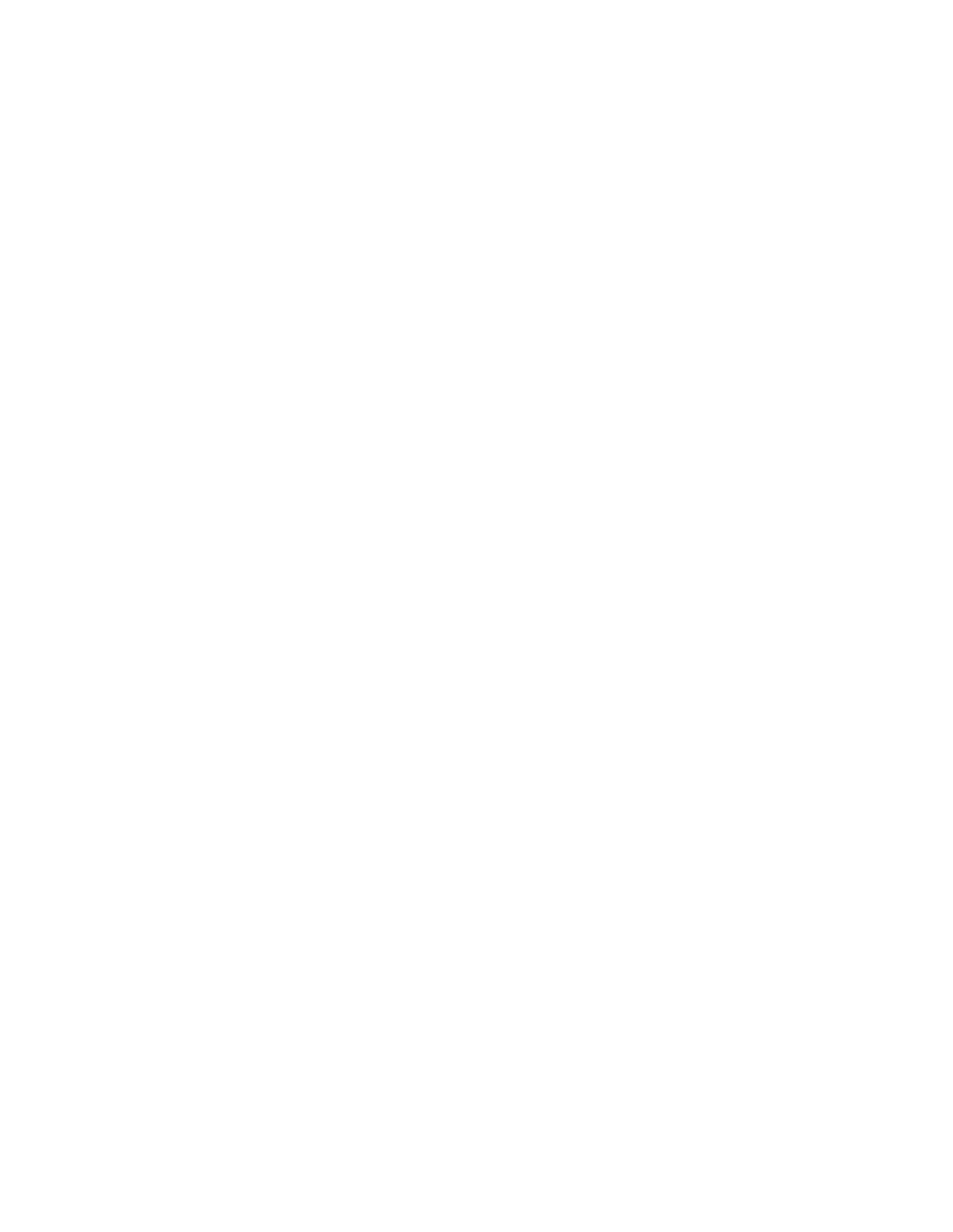**From:** Phillip Bond **Sent:** Monday, May 17, 2021 11:42 AM To: Council [<Council@losgatosca.gov>](mailto:Council@losgatosca.gov) **Subject:** rescinding "Keep Los Gatos Safe" support email

Hi there,

I feel like I was misled into asking you to vote NO on the LGMSPD hiring freeze. I obviously support having more 911 dispatch operators, but I do like the LG Anti-Racism's position on hiring a social worker and other goals.

I apologize for not fully considering all sides of the issue, so please ignore my "Keep Los Gatos Safe" form-letter submission.

Respectfully yours, Phillip Bond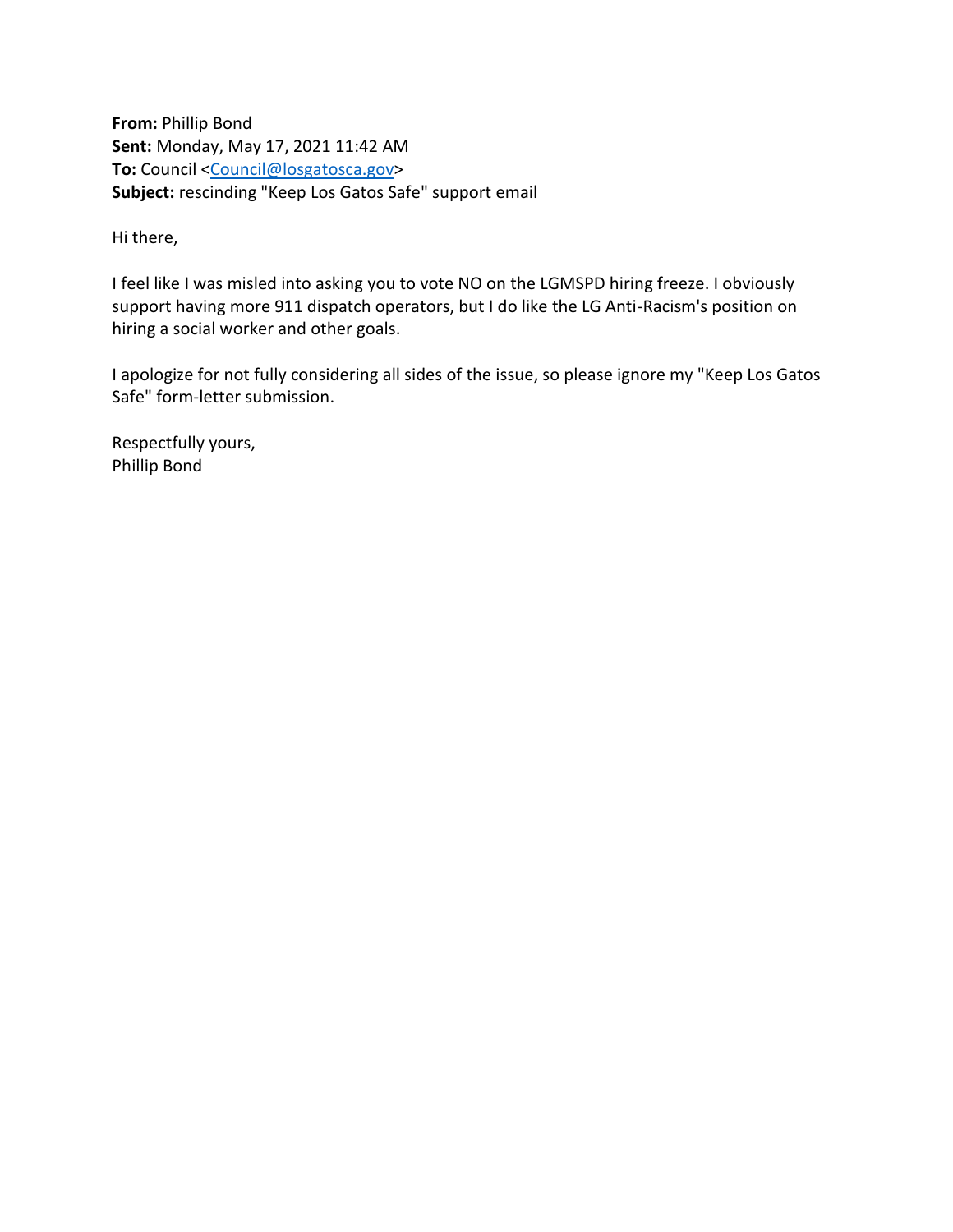From: Anne Marie de Cesare Sent: Monday, May 17, 2021 12:59 PM To: PublicComment <PublicComment@losgatosca.gov> Subject: Public Comment Item #7

Dear Town Council,

There have been two incidents in Los Gatos where intoxicated people have knocked on my front door. They didn't look homeless, they looked way too drunk to drive and maybe even too drunk to walk home. In the first case we called the police and in the second case the person left after a short period of time and we did not call the police. In both cases we were afraid, because clearly the people were intoxicated and we did not know them.

In the case where the police were called, they were helpful to ensure our safety, but the situation was confusing to me because the police did not appear to have the resources to help the drunk person and I was concerned for the drunk person's health. I still wonder what happened to those people. This type of incident is probably is no more than a public intoxication ticket. It seems having a social worker arrive with a police officer would be a good opportunity to help people get medical care to detoxify and receive addiction counseling.

As a member of the Los Gatos Anti-Racism Coalition, I propose that the town council pledges to transition to a broader model of public safety via a resolution. We do this by (1) pledging to freeze the police budget for the foreseeable future and (2) allow for hiring professionals (e.g. culturally competent social workers) who can deal with non-criminal situations that involve homelessness, mental illness, harassment, and etc.

Thank you for your time and attention.

Anne Marie de Cesare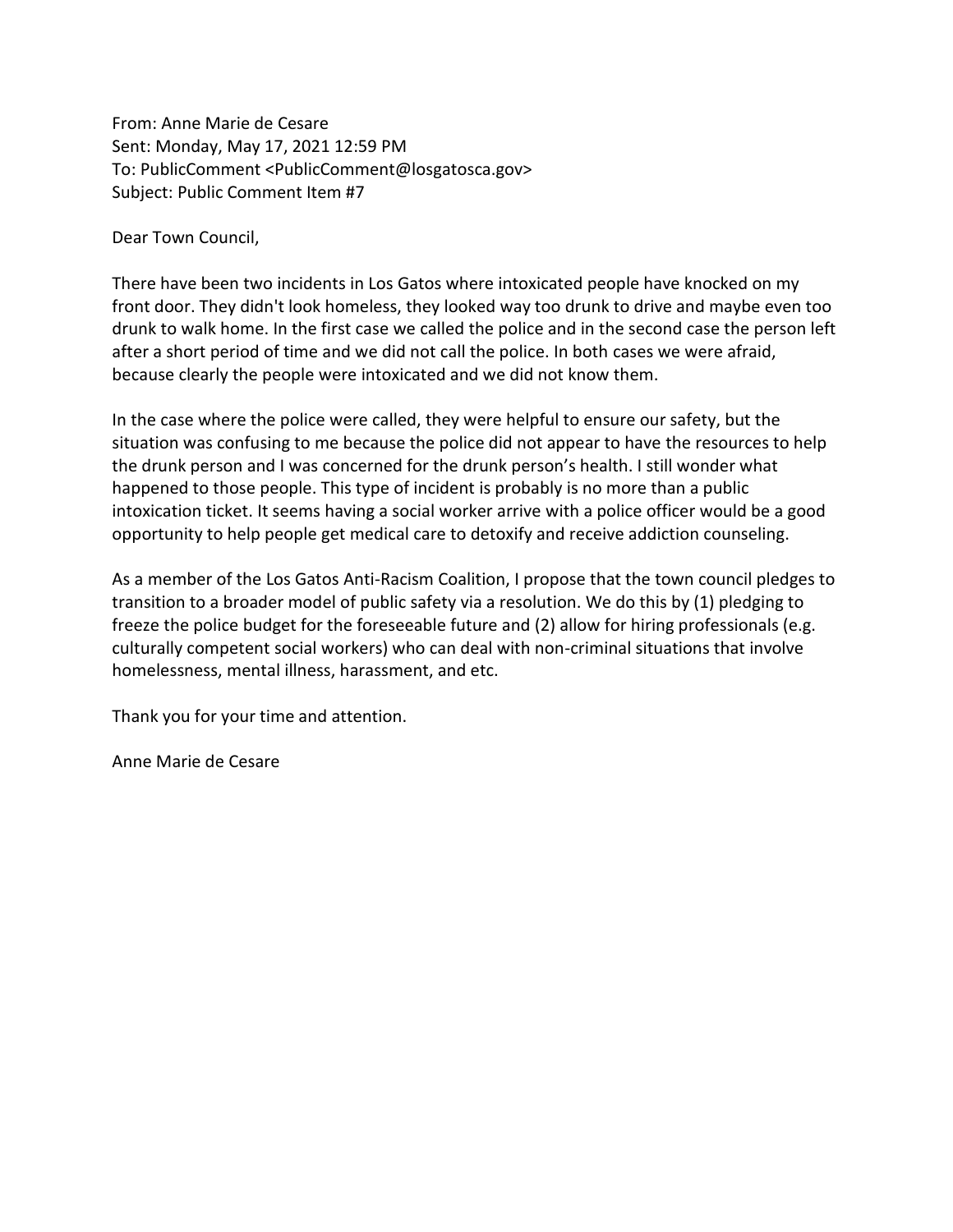#### From: **Adam Mayer**

Date: Mon, May 17, 2021 at 3:14 PM Subject: Some concern regarding public safety funding in Los Gatos To: Marico Sayoc [<msayoc@losgatosca.gov>](mailto:msayoc@losgatosca.gov), [<rrennie@losgatosca.gov>](mailto:rrennie@losgatosca.gov), [<mbadame@losgatosca.gov>](mailto:mbadame@losgatosca.gov), Matthew Hudes [<mhudes@losgatosca.gov>](mailto:mhudes@losgatosca.gov), Maria Ristow [<mristow@losgatosca.gov>](mailto:mristow@losgatosca.gov)

Dear Mayor Sayoc and Town Council Members,

It has been brought to my attention that the Town Council will be voting on a recommendation from the Finance Commission to withhold filling a handful of job vacancies for the Los Gatos / Monte Sereno Police Department.

**While I am admittedly not privy to budget details that led to this decision, I fear that it sends a negative signal not only to the Police Department but to the Los Gatos Community as well that the Town's leadership does not prioritize public safety.**

As I mentioned in my [article about the hate crime in Los Gatos](https://gcc02.safelinks.protection.outlook.com/?url=https%3A%2F%2Fadammayer.substack.com%2Fp%2Fanti-asian-hate-in-my-hometown&data=04%7C01%7CLPrevetti%40losgatosca.gov%7C0dc0f8a8042b466867fc08d919828385%7C6d38cb6747eb4d139e7c523cd7ccecd5%7C1%7C0%7C637568870614107931%7CUnknown%7CTWFpbGZsb3d8eyJWIjoiMC4wLjAwMDAiLCJQIjoiV2luMzIiLCJBTiI6Ik1haWwiLCJXVCI6Mn0%3D%7C1000&sdata=y%2FZEH5lnYWqdi6oudrl7x0Uu782zPlmk7F2Av7wMIZc%3D&reserved=0) that I sent to you all a few weeks ago, I believe that a community-based approach to public safety is key to preventing acts of violence.

# **Perhaps instead of implementing a de facto hiring freeze for the LGMS PD, the Town finds a creative way to fill these vacancies with officers who actively work to engage with the community.**

In San Francisco, where I lived for the past decade, my local neighborhood association found that having a walking beat officer presence was effective at deterring crime. Not only that, but beat patrols were found to foster a more positive relationship with community members and small business owners.

**That being said, what I fear most about this recommendation from the Finance Commission is that it is based in part on current anti-law enforcement sentiment around the country and trendy but cynical philosophies like "critical race theory" that place the blame for past injustices on certain categories/groups, further dividing people within diverse communities.**

I don't think this approach is helpful for anyone and could actually backfire, creating an adversarial relationship between law enforcement and the Town Government, leaving the Town's residents as potential collateral damage.

Unfortunately I've already seen this play out in San Francisco, which is a major reason why my wife and I decided to move to Los Gatos. In San Francisco, the current District Attorney as well as many members of the Board of Supervisors have undermined the work of the SFPD to the point where many officers feel demoralized and not supported in their roles. The departure and retirement of several senior officers and inability to recruit new ones has led to a [rise in crime.](https://gcc02.safelinks.protection.outlook.com/?url=https%3A%2F%2Fabc7news.com%2Fsf-tourist-crime-san-francisco-tourists-tourism%2F10571979%2F&data=04%7C01%7CLPrevetti%40losgatosca.gov%7C0dc0f8a8042b466867fc08d919828385%7C6d38cb6747eb4d139e7c523cd7ccecd5%7C1%7C0%7C637568870614117887%7CUnknown%7CTWFpbGZsb3d8eyJWIjoiMC4wLjAwMDAiLCJQIjoiV2luMzIiLCJBTiI6Ik1haWwiLCJXVCI6Mn0%3D%7C1000&sdata=%2BxO%2FxMDGYL3aj9%2FHMEXaG72StSvMqdB85gBnITmcDuY%3D&reserved=0)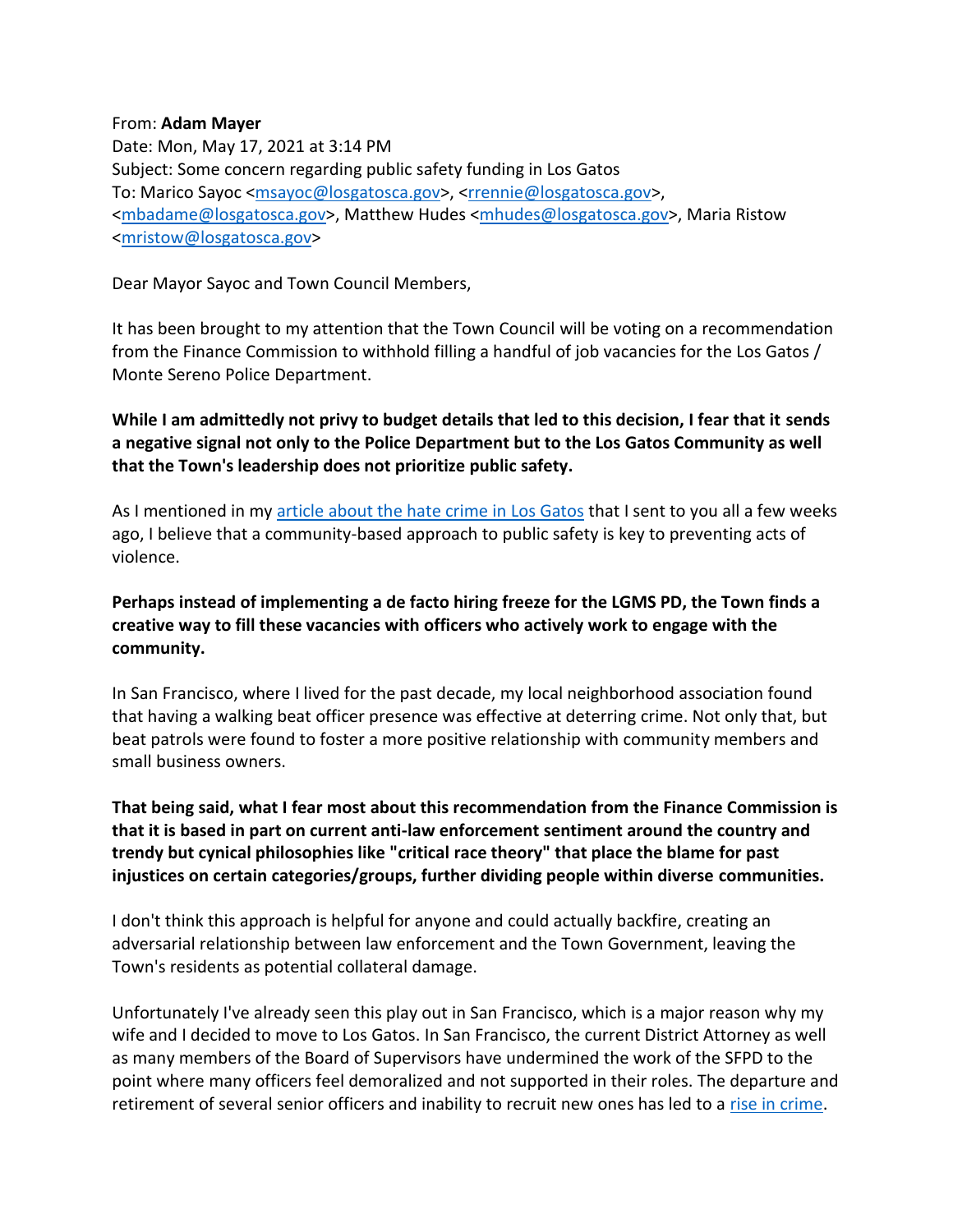Back here in Los Gatos, my parent's apartment complex near W. Main Street and Broadway has been burglarized multiple times over the past few months (cars have been broken into and their mailbox broken/vandalized). So even though Los Gatos remains relatively safe, now is not the time to start cutting back on public safety.

Thanks for considering my message here and I am confident you all will make the right decision for the continued safety of Los Gatos residents. Happy to discuss further or answer any questions.

Best Regards, Adam Mayer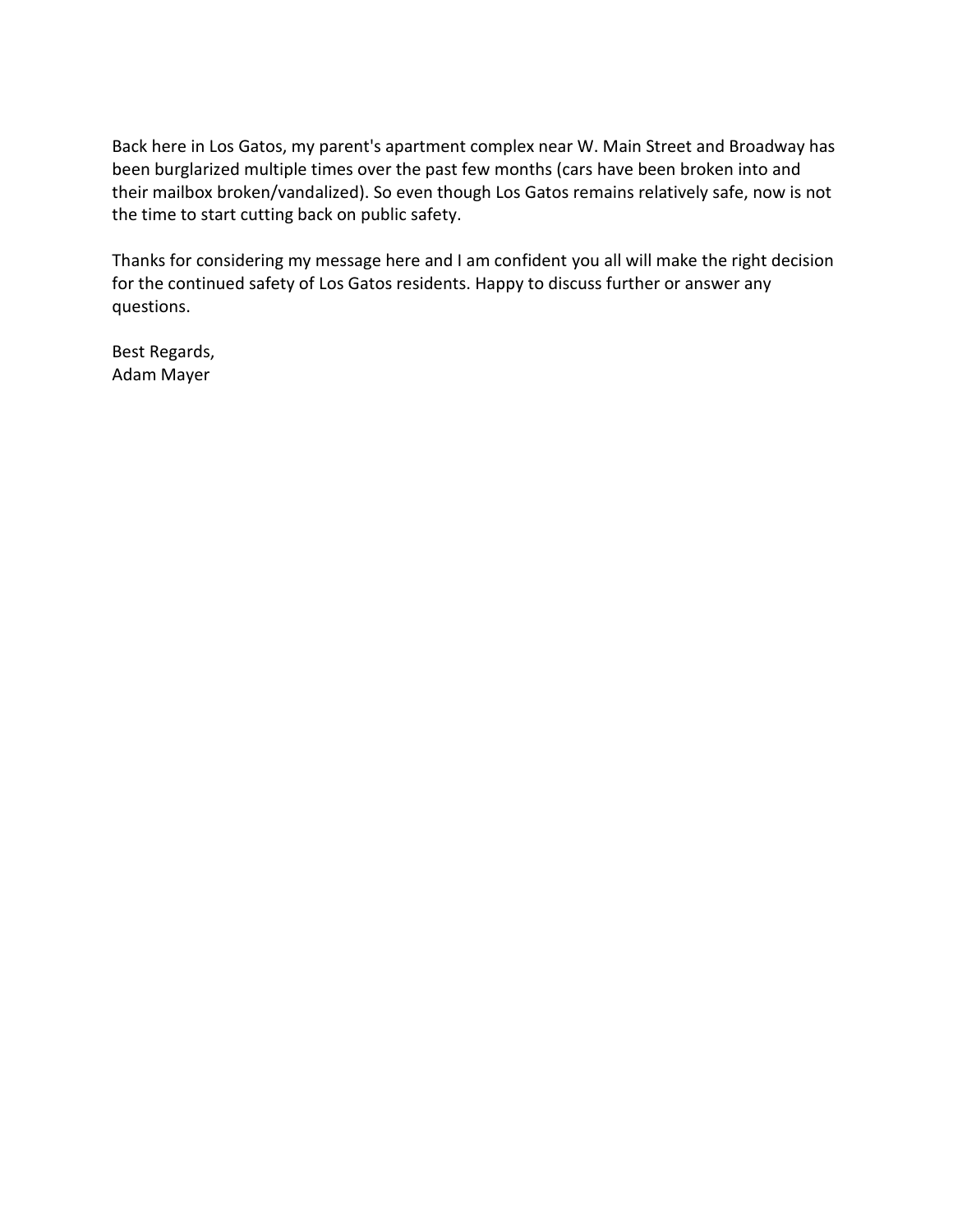From: Claudia Kenyon Sent: Monday, May 17, 2021 6:33 PM To: PublicComment <PublicComment@losgatosca.gov> Subject: Public Comment Item #7

Dear Town Council,

I appreciate your efforts to make Los Gatos a town welcome to all. Thank you for being.

In keeping with our beautiful LISTEN LEARN CHANGE GROW banners, I write in support of a town budget that allows us to hire mental health community service and/or social workers to relieve police officers of having to handle situations they are not specially trained for. No need for more police if other professionals can respond to, say, an old person being harassed downtown, or an unhoused person in need of help, or a person having a mental health crisis.

Yours for adding compassion to law and order,

Claudia Kenyon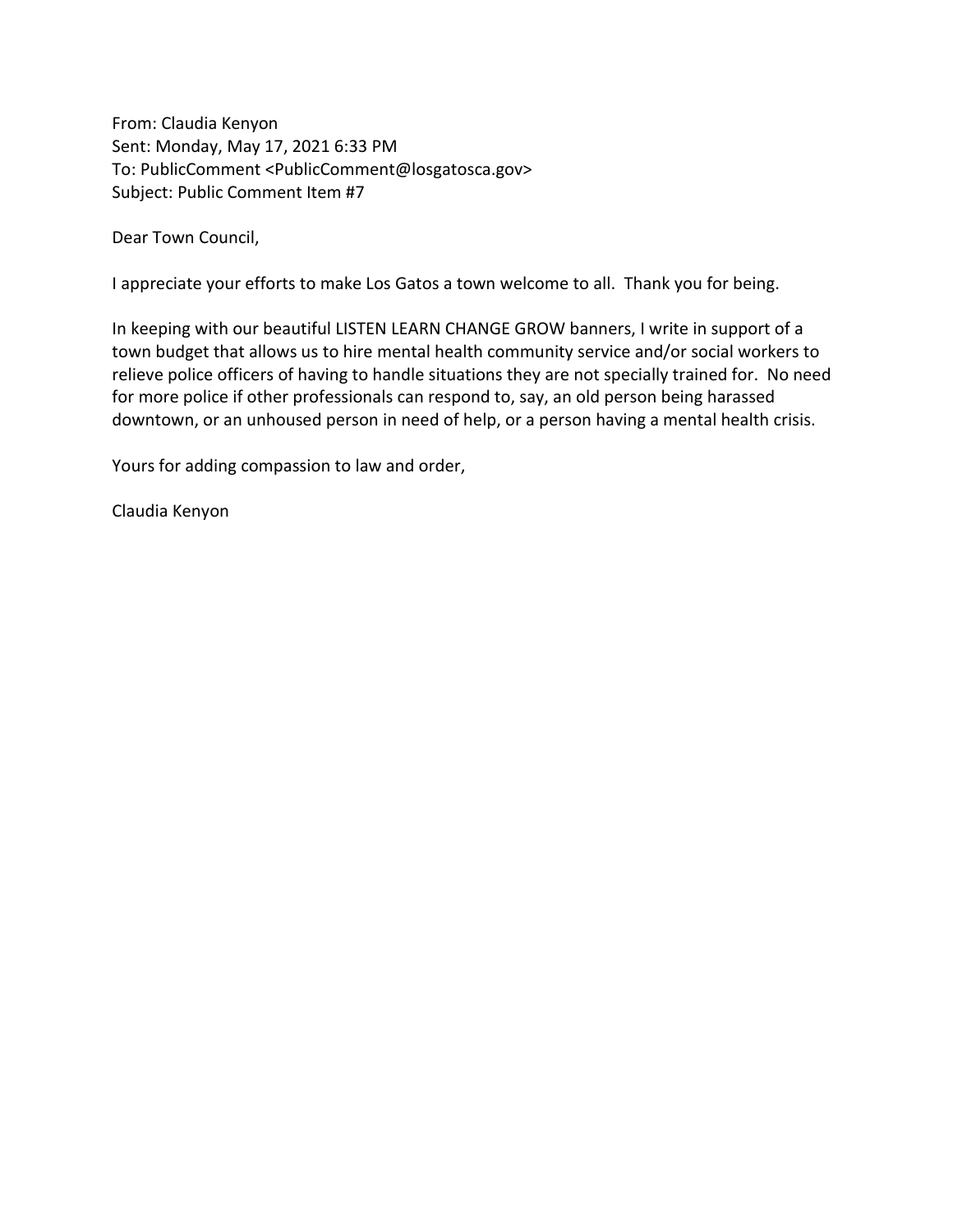From: Debbie Sy Sent: Monday, May 17, 2021 7:52 PM To: PublicComment <PublicComment@losgatosca.gov> Subject: Public Comment Item #7

Dear Town Council,

I support the freeze on police expenditure and am in favor of hiring mental health personnel who are trained to address non-violent calls for help. It would be wonderful for a social worker to address smaller problems before they escalate and for police to be able to focus on crime and safety. I would rather invest in our community with mental health resources early than be required to use police force later.

Sincerely,

Debbie Sy Los Gatos Resident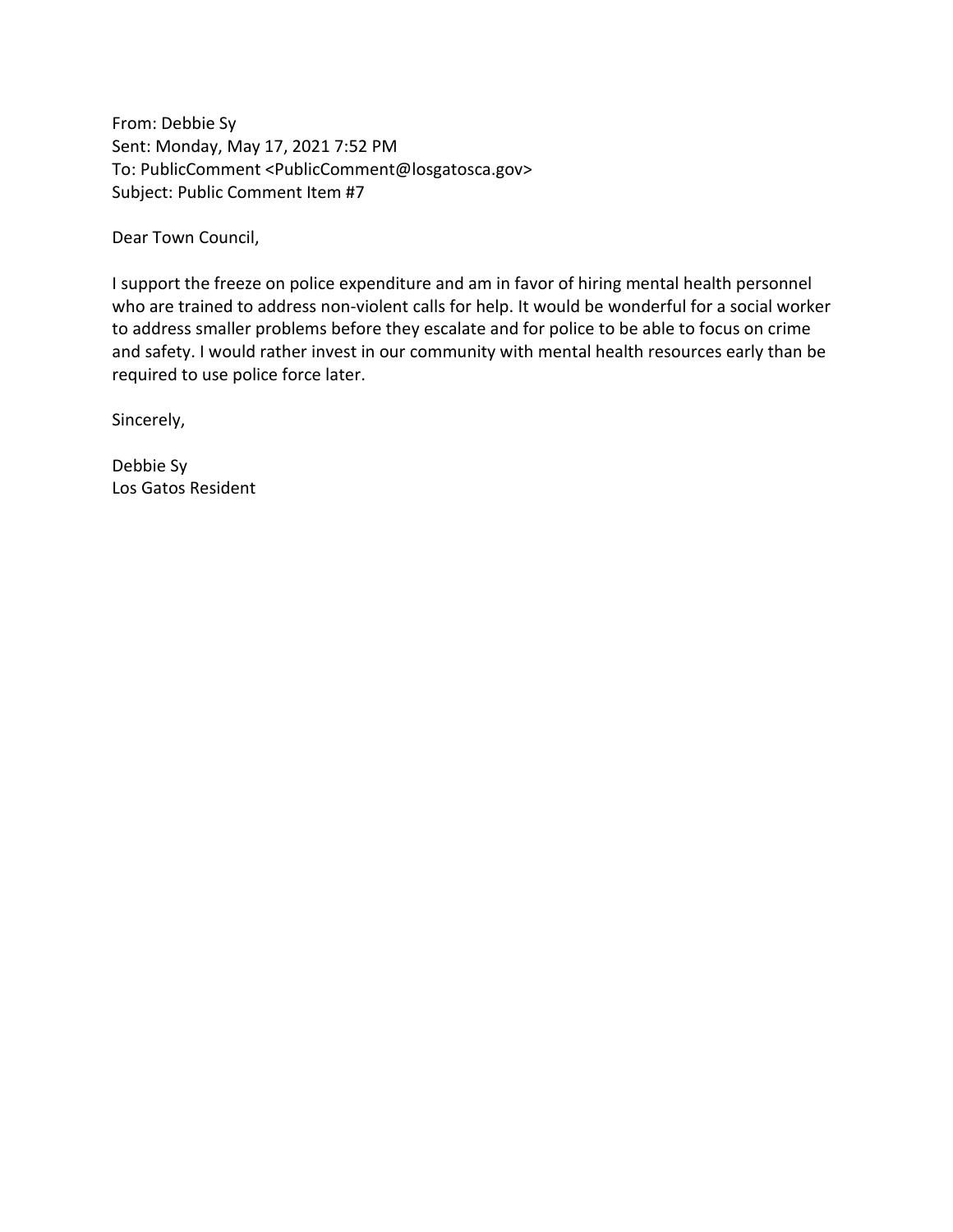**From:** christie herrington **Sent:** Monday, May 17, 2021 8:23 PM **To:** PublicComment <PublicComment@losgatosca.gov> **Subject:** Verbal Communications :: Non-Agenda Item :: May 18 Council Meeting

Hello, Honored Council Members,

Thank you for your time.

I'm writing to share my concern for the 'Listen Learn Change Grow' banners around town. These are simply a disguised BLM/CRT (Critical Race Theory) slogan mechanism.

The BLM founders are self-described Marxists who stand for dismantling the family structure and fighting to destroy capitalism (i.e. restaurants & boutiques). These are both a huge part of the vibrant life in Los Gatos.

These CRT-slogans convey that LG is anti-family, anti-faith, and DIVISIVE. I know this is not who the Los Gatos community is. LG is family-oriented, entrepreneurial, and a community that cares about ALL its residents.

These banners must come down immediately. This is not who Los Gatos is!

Sincerely, Christie H.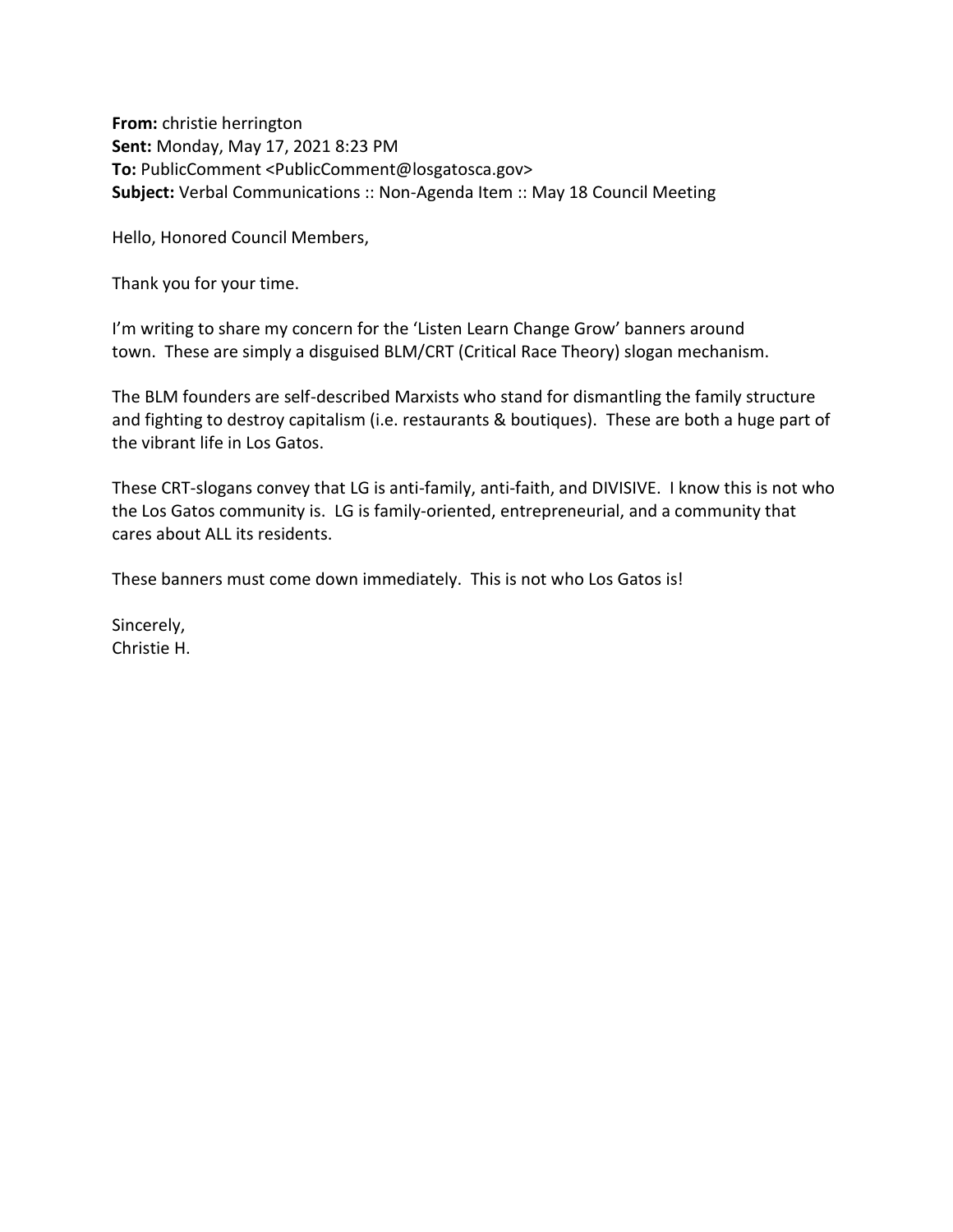**From:** Lynley Kerr **Sent:** Tuesday, May 18, 2021 7:44 AM **To:** PublicComment <PublicComment@losgatosca.gov> **Subject:** Public comment for 5/18/2021 Council Meeting

Los Gatos Town Council Meeting

May 18, 2021 7p

Thank you for allowing me another opportunity

To persuade you to stop all **Critical-Race-Theory-based** Partnerships, Campaigns and Actions in Los Gatos. This includes **Diversity Equity and Inclusion** and **Listen Learn Change Grow** .

The **Washington Examiner** reported that, "A Black mother took aim at **CRT** …comparing the education to tactics used by **Nazi Germany** and the **Ku Klux Klan**."

The **Charlotte Observer** warned "that **Americans …** are being **taught a racist and radical version** of the nation's history, North Carolina…Congress vowed to **fight back with legislation.** Their main target is **[critical race theory,](https://gcc02.safelinks.protection.outlook.com/?url=https%3A%2F%2Fwww.cnn.com%2F2020%2F10%2F01%2Fus%2Fcritical-race-theory-explainer-trnd%2Findex.html&data=04%7C01%7CPublicComment%40losgatosca.gov%7C5f9a6379ac7a47530ccb08d91a0b5dbb%7C6d38cb6747eb4d139e7c523cd7ccecd5%7C1%7C0%7C637569458390713150%7CUnknown%7CTWFpbGZsb3d8eyJWIjoiMC4wLjAwMDAiLCJQIjoiV2luMzIiLCJBTiI6Ik1haWwiLCJXVCI6Mn0%3D%7C3000&sdata=PFfjdpEBXnEwV0DJtv9iLskP0AYlswZLjQhWVxzD8EU%3D&reserved=0)** '…that describes how race, class, gender, and sexuality organize American life,… Critics,…call it **Marxist, anti-American, racist, destructive** — and, **pervasive**."

I have also seen Los Gatos **NUMU's "Good Trouble," a BLM-based** art show, which grotesquely portrays violence, as **BLM** requires**.** No one in their right and educated mind would want to fund this project with our tax dollars.

As **Catherine Somers** of the Chamber said on the Campaign Card dropped off on my porch, this Campaign to **Change** Los Gatos Residents' lives and futures **"is frightening."**

## **SO WHY DO IT?**

*The following 3 things that I am observing are negatively affecting this town's well-being and making us all feel much less safe and more in danger than any other time in history.*

- 1. I see a **Deceptive Campaign**
	- 1. Forced upon **Los Gatos**
	- 2. By **Domestic Enemies: Antifa** and **BLM,**
	- 3. Who are **Anti-Christ** and **Anti-American Terrorist Groups** and **Enemy** to our **Civil Rights Act of 1964**
	- 4. Paid for by **Foreign Enemies**, **George Soros**, the **Rothschilds**, and the **Chinese Communist Party**
	- 5. In order to **Destroy America** and create a **New World Order**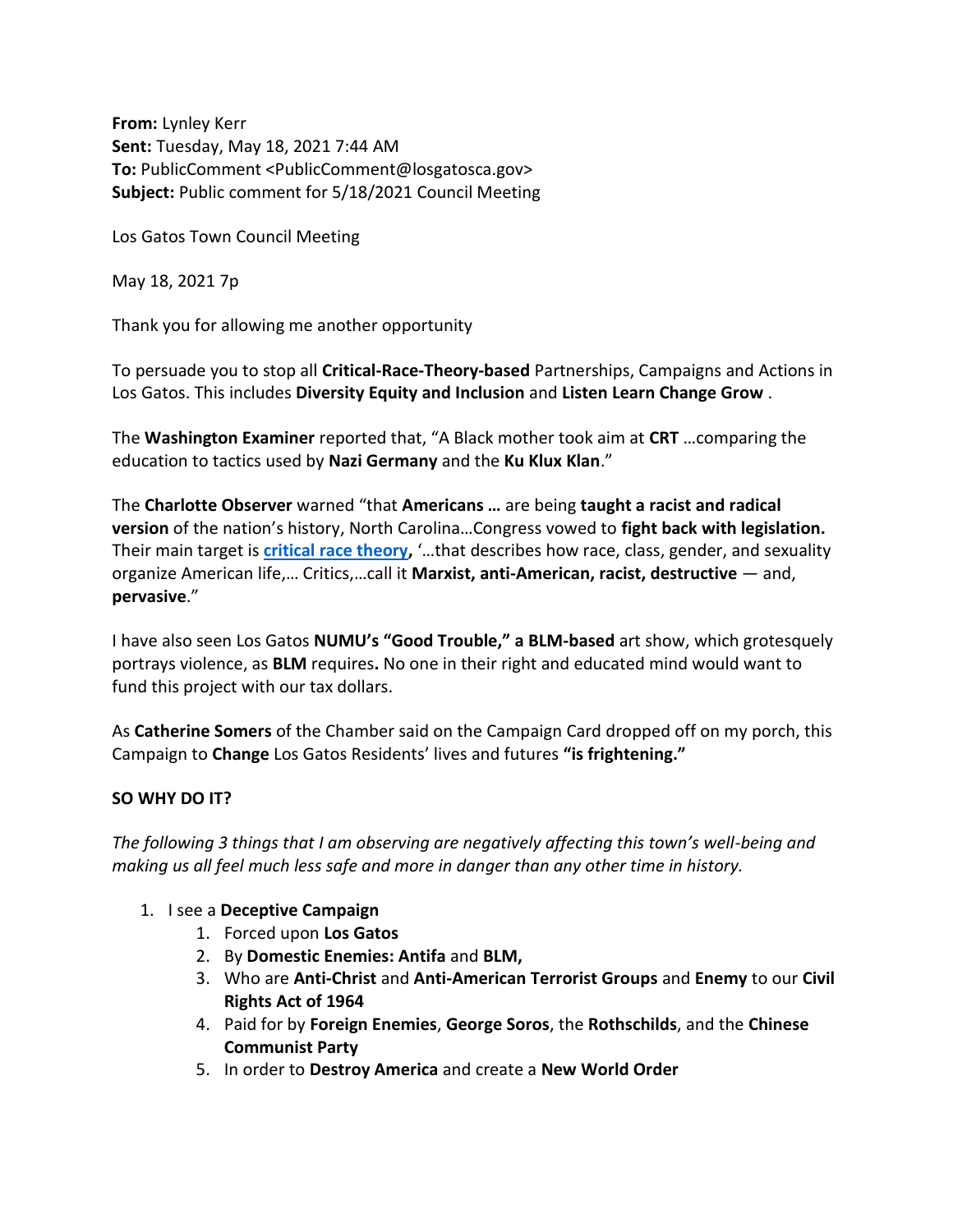- 2. And, therefore, I see **CRT** being **BANNED** all over the **USA** by **We The People** and **Legislators**.
- 3. I also see a group of **Elected Officials**,
	- 1. *Who Serve We The People***, YET KNOWINGLY:**
		- 1. **Won't educate themselves on CRT,**
		- 2. **Won't stop our enemies' Agendas from coming to fruition,**
		- 3. **Won't commit to "defending the Constitution against all enemies, foreign and domestic,"**
		- 4. **Are benefitting in some corrupt way,**
			- 1. Or, wouldn't take these hurtful actions **AGAINST We The People**  and the **Constitution**.
		- 5. **Is Complicit***,* due to *laziness, negligence, or fear,* in the destruction of Los Gatos, the Town and its Residents.

**The Residents of Los Gatos Need and Require that You Protect our Constitution and** *God-Given Rights* **to Life, Liberty and the Pursuit of Happiness**

*If you choose not to protect us***, your Constituents, by stopping CRT, and you decide to help America's Domestic and Foreign Enemies, instead,**

- 1. **You must resign, and**
- 2. **You must allow others, who are not afraid of the Evil Powers that you secretly serve, to take your place and to protect us all.**

**Love, Compassion, Forgiveness, and Gratitude**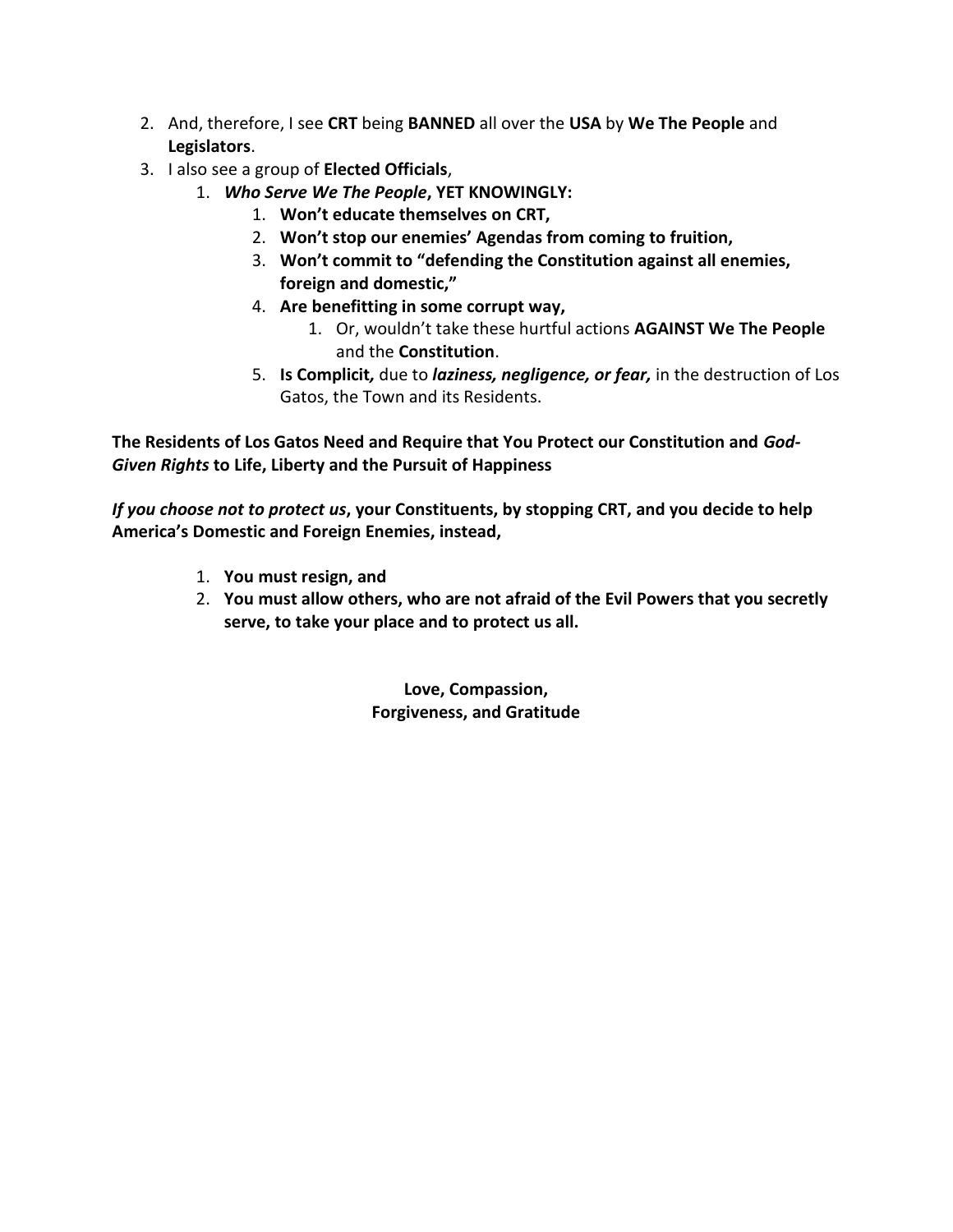**From:** Yanwu **Sent:** Tuesday, May 18, 2021 10:09 AM **To:** PublicComment <PublicComment@losgatosca.gov> **Subject:** Please stop the CRT and "Listen Learn Change Grow" Campaign

Dear Los Gatos Town Council:

I am a house owner in Los Gatos, and my family has lived in this beautiful and peaceful town for 13 years.

I am writing to ask you to stop all Critical-Race-Theory-based partnerships, campaigns, and actions in Los Gatos. This includes "Diversity, Equity, and Inclusion" and "Listen Learn Change Grow".

The Washington Examiner reported that, "A Black mother took aim at CRT …comparing the education to tactics used by Nazi Germany and the Ku Klux Klan."

The Charlotte Observer warned "that Americans … are being taught a racist and radical version of the nation's history, North Carolina…Congress vowed to fight back with legislation. Their main target is critical race theory, '…that describes how race, class, gender, and sexuality organize American life,… Critics,…call it Marxist, anti-American, racist, destructive — and, pervasive."

I have also seen Los Gatos NUMU's "Good Trouble," an art show which grotesquely portrays violence. No one in their right and educated mind would want to fund this project with our tax dollars.

The following 3 things that I am observing are negatively affecting this town's well-being and making us all feel much less safe and more in danger than any other time in history.

I see a Deceptive Campaign

Forced upon Los Gatos

By Anti-Christ and Anti-American Groups who are Enemies to our Civil Rights Act of 1964 In order to Destroy America and create a New World Order

And, therefore, I see CRT being BANNED all over the USA by We The People and Legislators. I also see a group of Elected Officials,

Who Serve We The People, YET KNOWINGLY:

Won't educate themselves on CRT,

Won't stop our enemies' Agendas from coming to fruition,

Won't commit to "defending the Constitution against all enemies, foreign and domestic", due to laziness, negligence, or fear, in the destruction of Los Gatos, the Town and its Residents.